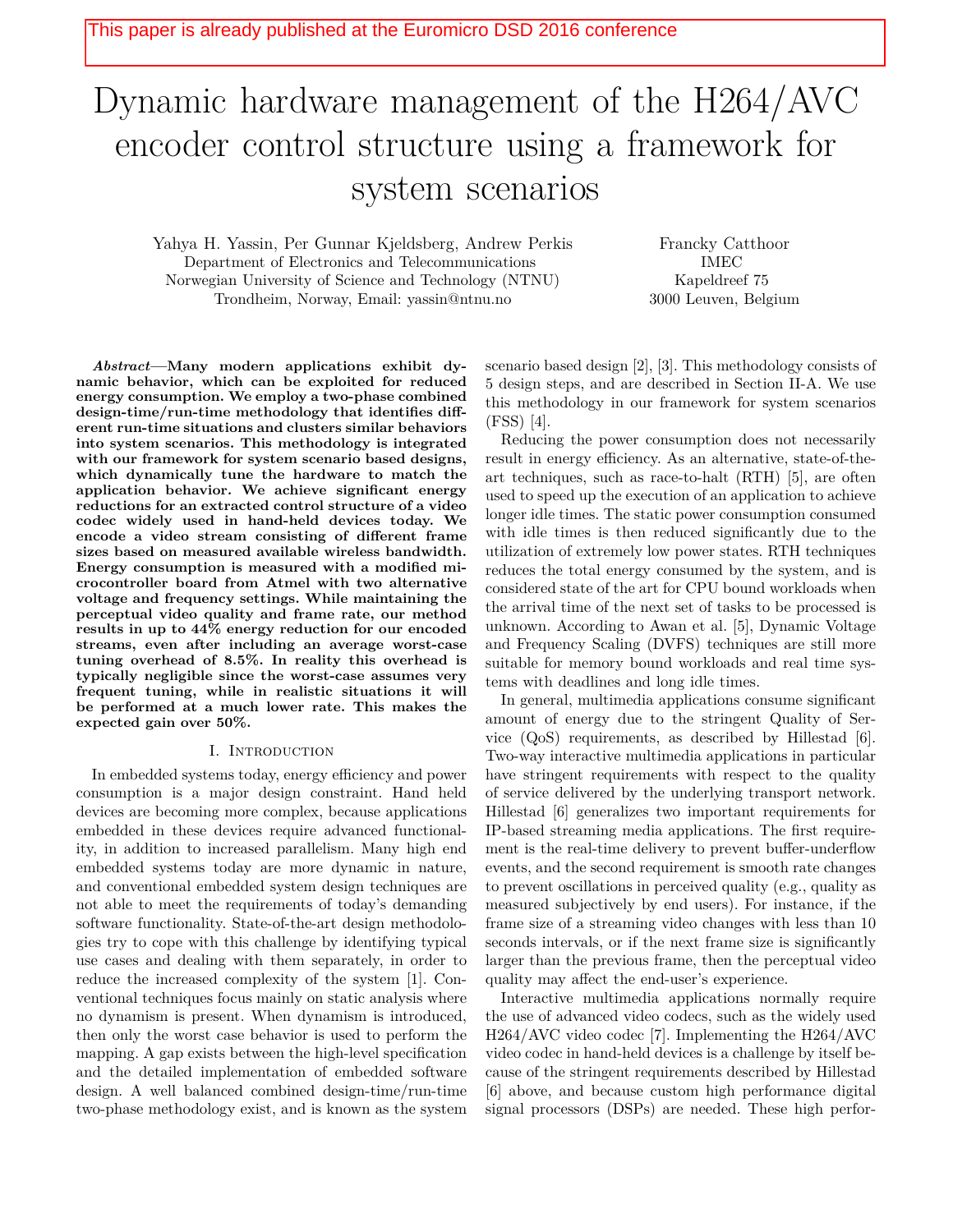mance DSPs are in general more energy consuming than standard low-power of-the-shelf processors. On the other hand, general low power of-the-shelf processors struggle to process large video resolutions with acceptable processing times. Many researchers have therefore suggested multicore solutions, where the H264/AVC codec is parallelized in order to concurrently process multiple frames or groups of pictures at the same time [8], [9].

Our goal is not only to improve the energy efficiency of the H264/AVC encoder, but generally improve the energy efficiency for data-dependent applications with similar behavior as the H264/AVC encoder. Therefore, we focus on the control structure of the H264/AVC encoder, as obtained from the Mediabench II website [10], on which we apply our framework for system scenarios (FSS) [4]. Our FSS framework is extended from only using Dynamic Frequency Scaling (DFS), to handling DVFS and RTH. The system scenarios approach is combined with RTH and DVFS on a SAM4L microcontroller board from Atmel [11], which contains an ARM Cortex M4 low power processor. In this paper we reduce the energy consumption by combining state-of-the-art techniques, i.e., DVFS and RTH, with the system scenario based design methodology [3] in our FSS framework. The experimentation is also substantially extended from our previous work [4].

In Section II-A we give a brief overview of the system scenarios based design methodology presented by Gheorghita et al. [3], and in Section II-B we highlight the importance of targeting data-variables. Related work is presented in Section III, and a motivational example is given in Section IV. Our experimental setup is explained in Section V, how we identify our system scenarios is discussed in Section VI, and the implementation of our prediction and switching mechanism is presented in Section VII. We present and discuss the energy consumption in Section VIII, and conclude our work in Section IX.

## II. DEFINITIONS

# *A. The system scenario based design methodology*

A two-phase design-time and run-time system scenario design methodology is presented by Gheorghita et al. [3]. It exploits the dynamic variation in an application, where system knobs, such as frequency, voltage, and low power modes, are tuned dynamically at run-time in order to gain significant reductions in energy consumption.

At design-time, different run-time situations (RTSs) are identified, usually through profiling. RTSs with similar costs, e.g., execution time, energy consumption, or memory requirement, are clustered into scenarios. These system scenarios are different from typical use case scenarios because they take detailed knowledge of the actual resource requirements into account, thus giving rise to more optimized designs [3].

A run-time scenario prediction mechanism is then determined at design-time, based on the output from the identification step. At run-time, the prediction mechanism

determines whether or not to switch from one system scenario to another based on the actual system parameter values.

The exploitation step at design-time applies further optimizations to each scenario, similarly to what would have been done to the static implementation without the scenario approach. The system knob settings of each scenario are decided here. At run-time, the exploitation step is simply the execution of the scenario.

In order to change the system from one set of runtime platform configuration parameters (system knobs) to another, a scenario switching mechanism must be implemented. The switching mechanism to be used at run-time is determined at design-time. This mechanism will switch scenario based on the output of the prediction step at runtime.

An optional calibration configuration can be designed (at design-time) and used (at run-time) in order to finetune the decision making.

#### *B. Control variables vs data variables*



Fig. 1. Control vs data variable dependency

In order to better understand the challenge of data variable dependencies, Figure 1 illustrates a simplified code snippet illustrating the difference between a control variable and data variable dependency.

The code snippet on the left in Figure 1 illustrates a control variable dependency. The variable *p* in this case have a limited value range, and it will be relatively easy to monitor the application behavior if *p* is later used, for example, as a loop parameter.

The code snippet on the right shows a data variable dependent situation, where the value range of *p* equals the value range of *a*. If *a* is an input parameter, and *p* is used as a loop parameter in succeeding computations, then the loop size varies with the input parameter value range. Assuming the input parameter is a 16-bit integer value, then the value range of  $a$  will be equal to  $2^{16}$ . This value range would simply produce too much run-time overhead for the scenario prediction and switching mechanisms.

#### III. Related work

Many researchers have optimized energy efficiency in embedded systems by proposing improved dynamic scheduling algorithms, such as Leakage Control EDF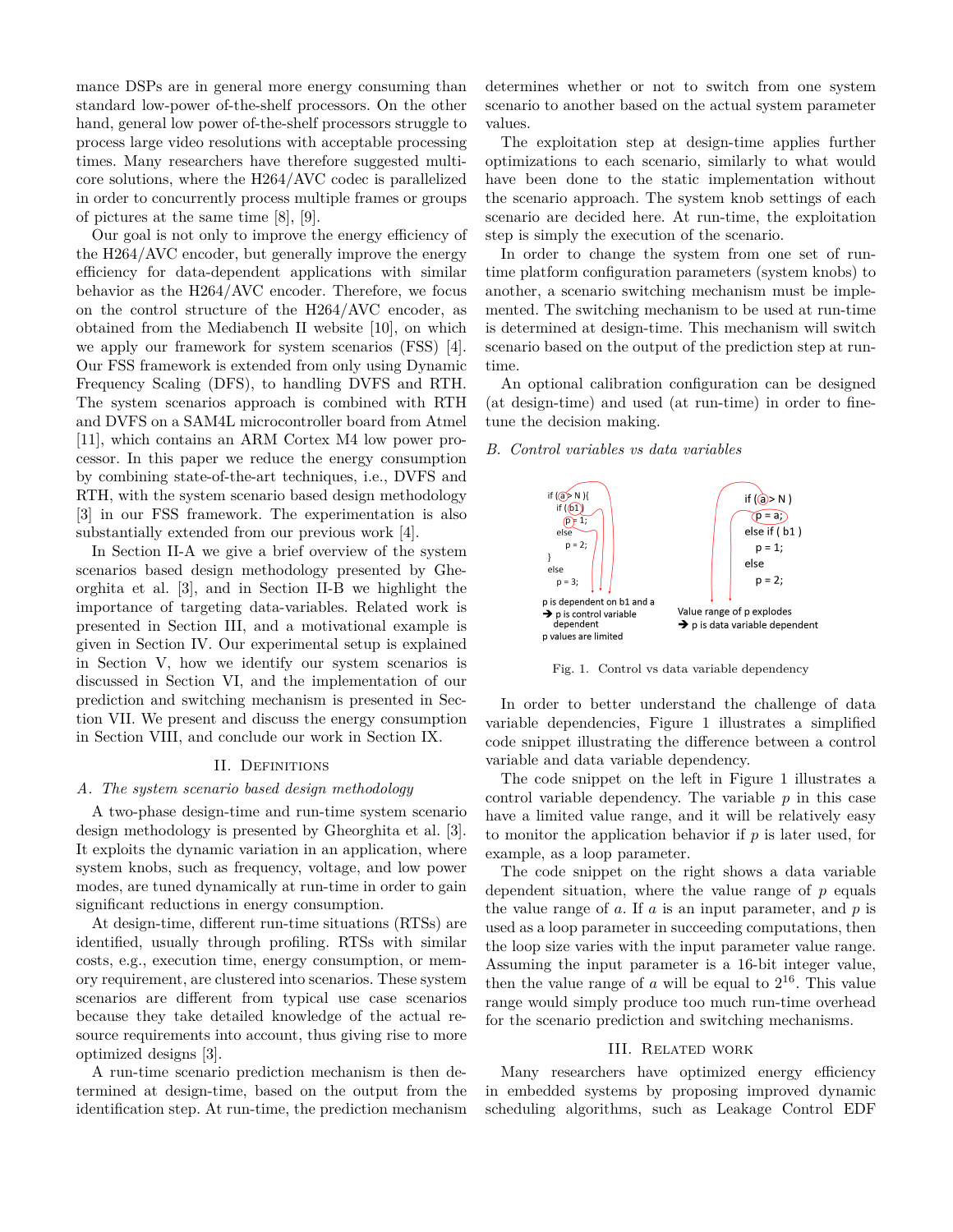(LC-EDF) and Leakage Control Dual Priority (LC-DP) for reducing leakage in hard real-time systems [12], 3 competitive offline and constant competitive ratio online algorithms for power saving while considering shutdown in combination with DVFS [13], and a combination of DVFS and shutdown to minimize the overall energy consumption based on the latest arrival time of jobs [14]. Most of these approaches produce significant analysis overhead. Awan et al. [5], propose a more efficient solution by combining an online and offline algorithm that selects the best feasible sleep mode based on the available time slack for a given workload with significantly less run-time overhead.

A method for automatic discovery of system scenarios that incorporate correlations between different parts of applications is proposed by Gheorghita et al. [15], [16]. When many-valued parameters are considered, the overhead for scenario prediction is significant, however. Hammari et al. [17] propose a method based on the projection of scenarios onto an RTS parameter space, where manyvalued parameters are handled with the use of polyhedral techniques. These techniques are needed to fully automate the scenario analysis, which is not required for partly automated systems where the scenario information is inserted by the designer.

In general, the prediction mechanism is highly dependent on how the identification step is performed, as indicated by previous work [15], [16], [17]. The authors in previous work conclude that the number of variables used in the prediction should be low. This is also the same for other identification approaches, e.g., the method of using loop-trip count profiling [18].

Previous work mainly focuses on control structures in applications with limited or no data variable dependency. When data dependent RTS-parameters dominates the application behavior, the value range increases significantly. Increased value range in the RTS parameter space usually increases the run-time prediction overhead.

Damavandpeyma et al. [19] use DVFS as a system knob, and propose a compact scenario aware data flow graph (SADF). Their approach assumes that the system scenarios have been clustered as part of the identification step, where the clustered result does not contain any many-valued parameters, and the number of controland/or data-variables used in their analysis is limited. Their approach works well for data dependent variables with limited dependency variation.

The data variable challenge increases with the combination of multiple data-dependent RTS parameters and nested loops.

We combine the FSS framework from our previous work [4] with DVFS and RTH to achieve significant energy reductions when data variable dependency is present. The data variable dependency is handled by using inline functions that combine multiple RTS parameters, and classify different ranges as scenarios. Low overhead and globally placed detection equations are defined that can detect

the required cycle count of the application. The output of these detection equations are input to our prediction mechanism. The prediction mechanism then compares its input to different ranges in a lookup table, before deciding which scenario to choose. Our approach is scalable with increasing numbers of system knobs and an increased number of RTS-parameters within an application. In the following sections we will show how we were able to achieve significant energy reductions with our FSS framework implemented on a SAM4L microcontroller board.

# IV. MOTIVATIONAL EXAMPLE

Hand-held video communication via the internet has become more common in recent years through the use of programs such as Skype, Viber, and Hangouts. A major challenge with hand-held devices is that the power consumption increases significantly during a video call. The phone's camera is used to encode video and stream it over the internet continuously. At the same time, video from the caller is received and decoded continuously. Considering that video is streamed with a rate of 24-30 frames per second, the amount of simultaneous encoding and decoding is significant. One of the commonly known challenges is that the user experience of a video call can vary based on the internet connection speed, the processing limitations of the hand-held device, and battery level. A popular and advanced codec such as H264/AVC is suitable for handheld devices [7], and is considered as a state-of-the-art codec. The H264/AVC codec is far more advanced than its predecessors, and introduce more dynamism, especially with varying input frame sizes. This dynamicity can be exploited using the system scenarios design methodology presented by Gheorghita et al. [3].

There exist proposals for video resizers today, such as the "Apparatus and method for resizing an image" [20], which rescales a camera's video frame size. A simple control logic could easily be added to change the frame size of a picture, such that the dynamic behavior of the internet connectivity could be exploited and used to decide the scale factor of the video before it is encoded and transmitted.

Figure 2 shows the results of measurements we have performed of available internet bandwidth for a 500 second period on three different wireless networks. The upper graph shows the wireless local area network (WIFI) at NTNU, while the middle and lower graphs shows measurements over mobile Long-term Evolution (LTE) [21] and wideband code-division multiple-access (WCDMA) [22] networks, respectively. The measurements are performed using the bandwidth measurement tool IPERF [23]. IPERF is used to measure available bandwidth between two IP-addresses. Our measurements are performed with 10 seconds intervals between a Sony Xperia Z3 android-based smartphone and a computer running Ubuntu. Figure 2 clearly shows significant dynamicity in the available bandwidth, which we can exploit by using our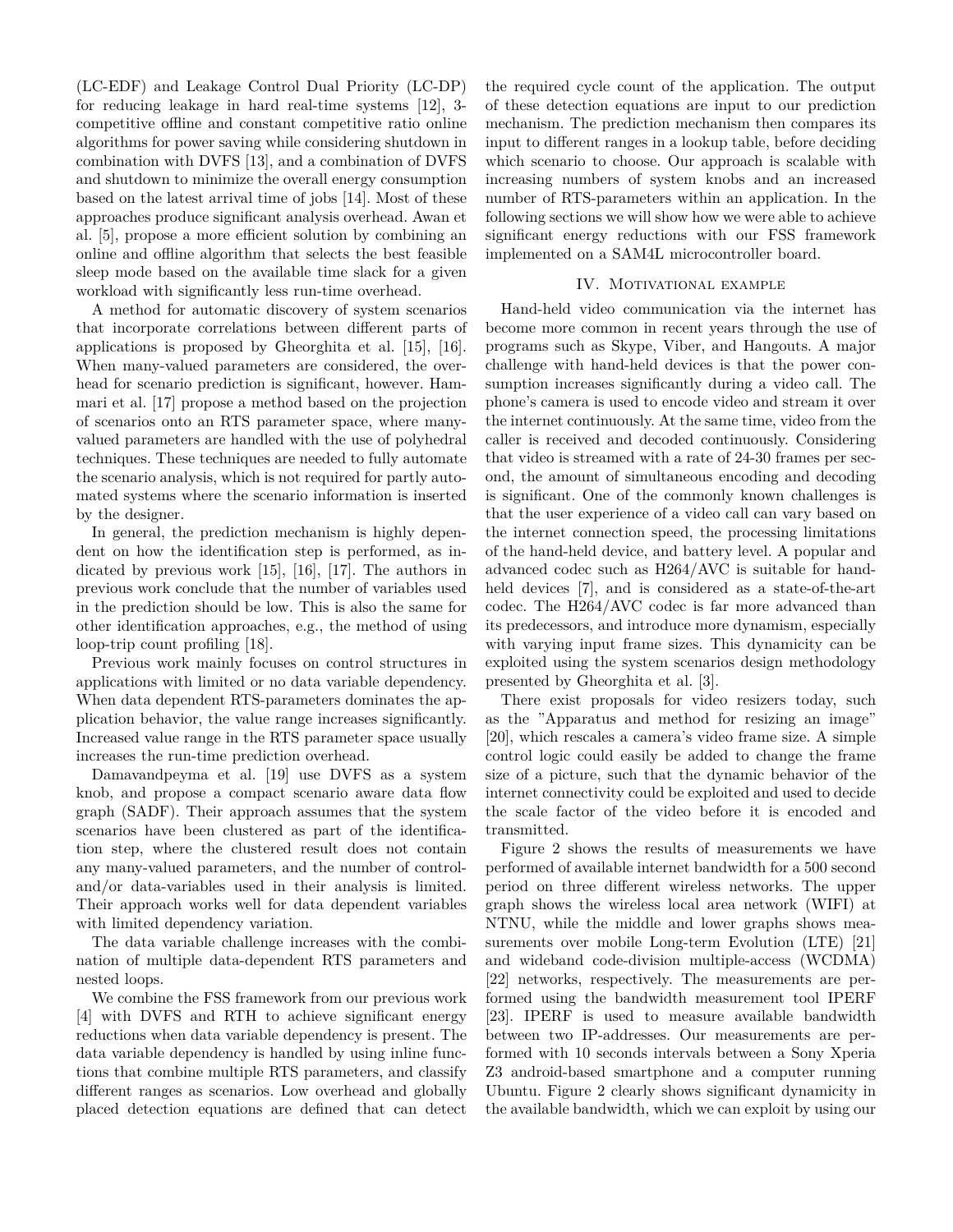

Fig. 2. Available bandwidth measurement and moving average over WIFI, LTE and WCDMA

FSS-framework [4]. In addition we calculate the moving average over the available bandwidth, as seen in Figure 2.

We focus on the H264/AVC encoder control structure obtained from the Mediabench II website [10], where we adapt the platform's voltage and frequency according to the input frame size, assuming that a video resizer circuit rescales the input frames based on the moving average measurement of the available bandwidth in Figure 2.

### V. Experimental setup

The energy consumption of the H264/AVC encoder control structure is measured on a SAM4L board from Atmel [11], and we measure live current consumption and core voltage using a NI myDAQ measurement device [24]. Time stamped data is logged with a locally developed Labview program. The single-core FSS framework is used to implement the H264/AVC encoder control structure with system scenarios.

Our version of the SAM4L board contains the AT-SAM4LC4CA microcontroller. The microcontroller contains an ARM Cortex M4 processor, and supports two different run modes. RUN0 operates with a core voltage of 1.8V, while RUN1 operates at 1.2V. The microcontroller also supports various low power states, i.e., sleep modes, where the processor clock is turned off, and multiple oscillators with different frequency ranges. For the scope of our research, we have selected the internal oscillators RCFAST (12 MHz) and RC80M (80 MHz) as the main clock sources for our DVFS settings. Since the ARM Cortex M4 processor only supports frequencies up to 48 MHz, the RC80M oscillator is clock divided to 40 MHz when it is selected as the main clock source. Hence, our DVFS settings are PS0 (1.8 V and 40 MHz) and PS1 (1.2 V and 12 MHz).

Based on the SAM4L board datasheet, the DVFS is triggered by a write to configuration registers after a write to protective lock registers. In other words, a switch is triggered after a few clock cycles. We have measured the switching time between our two clock settings, which take approximately 15 clock cycles when both oscillators are on continuously, and approximately 50 clock cycles if the currently unused oscillator is powered down. The added power consumption by having both oscillators enabled is negligible because unused oscillators that are idling does not contribute to any measurable power consumption. We have measured the total static power, of which the oscillators only contribute a minor part, to be less than 16% of the total power consumption in PS0, and less than 29% in PS1. In our scope, we trade a slightly increased static power for a significantly reduced switching time. The static power consumption on the SAM4L board is approximated by measuring the total power consumption for two different frequencies in both power modes, and estimating the effective capacitance under the assumption that the activity factor  $(\alpha)$  is equal to 0.5 in Equation 1.

$$
P_{\text{Total}} = P_{\text{Static}} + P_{\text{Dynamic}} = P_{\text{Static}} + \alpha CV^2 f \qquad (1)
$$

When performing dynamic voltage scaling on the SAM4L board, the main clock frequency supported in the new voltage level has to be configured first. According to the datasheet, the 1.2 V (PS1) configuration does not support frequencies larger than 12 MHz. The frequency setting must therefore be switched from 40 MHz to 12 MHz before the voltage switch from 1.8 V (PS0) to 1.2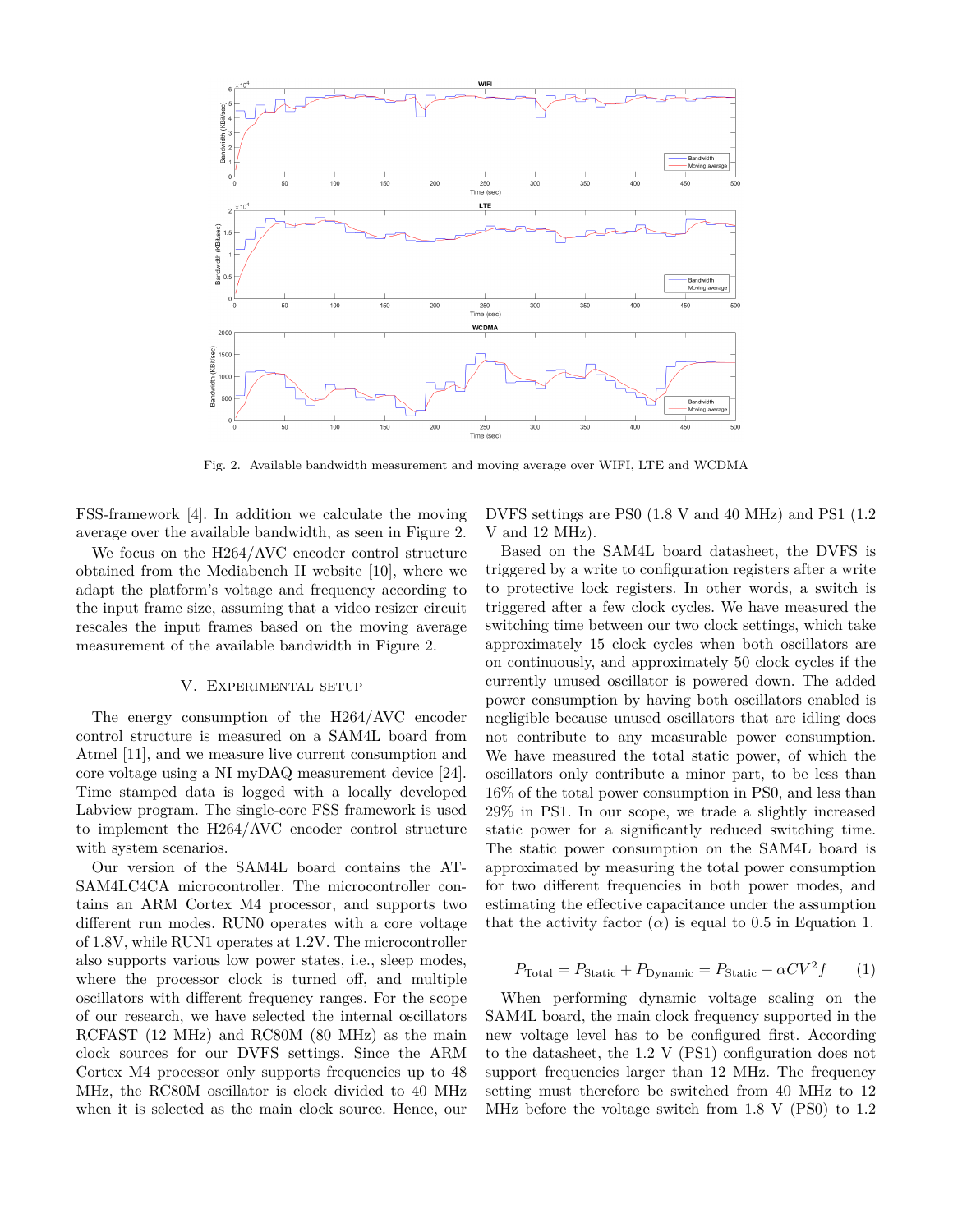V (PS1). When changing configuration from PS1 to PS0 the frequency must be scaled after the voltage switch to maintain stability.

In addition, the voltage output from the voltage regulator has to be stable after a voltage switch before the CPU can continue processing. After a switch from PS1 to PS0 we have to wait for a status flag which signals that the voltage level has stabilized. The CPU is therefore stalled while waiting for this flag to be set in the SAM4L board. However, when a voltage switch is triggered from PS0 to PS1 then waiting for this flag is not necessary before continuing the CPU execution. As described by Atmel Support, when switching from a higher voltage level to a lower level, the voltage regulator is stable and will regulate fast enough to continue execution in succeeding cycles. The measured current consumption will gradually decrease after this switch until the charge on the decoupling capacitor connected to the core voltage has been consumed down to its PS1 level. The power delivered from the regulator on the other hand is equal to the PS1 level immediately after the voltage switch.

Our SAM4L board came initially with a 22  $\mu$ F decoupling capacitor connected between the core voltage input and ground. The large decoupling capacitor resulted in extremely large switching times. This was confirmed by Atmel Support, and they recommended a change to 4.7 µF to guarantee that all modules would function properly. Since we are only interested in the CPU, we measured the DVFS switching times with lower decoupling capacitors. Our experiments showed that the CPU functioned correctly using a 1 µF decoupling capacitor, giving a DVFS switching time comparable to state-of-the-art processors. Table I shows the switching times and energy overhead when switching from PS0 to PS1 and vice versa. The energy overhead is measured by measuring the time between the last instruction before and the next instruction after the DVFS switch, before multiplying this time with the power consumption for the run mode before the switch. An oscilloscope was used for the timing measurement.

TABLE I DVFS switching times between PS0 and PS1.

| From | To  | Cycles<br>@ 12 MHz | Switching<br>time $(\mu S)$ | Overhead<br>Energy $(\mu J)$ |
|------|-----|--------------------|-----------------------------|------------------------------|
| PS1  | PSO | 197                | $16.40\,$                   | 0.0623                       |
|      | PS1 |                    | .25                         | 0.0281                       |

### VI. Scenario identification methodology

The H264/AVC encoder control structure is modeled under the assumption that all memory accesses take one clock cycle. This model is profiled at design-time in order to explore the dynamic range of loop iteration count variations for various input frame sizes. In addition, different voltage and frequency settings are profiled in order to find optimal DVFS configurations. Our profiled results showed that the optimal energy consumption was achieved if the maximum available frequency setting for each voltage level is selected. This observation resulted in two scenarios, PS0 (1.8V and 40 MHz) and PS1 (1.2V and 12 MHz).

Table II shows an evenly distributed selection of true 16:9 resolutions that we have selected, which our SAM4L board can process within a one second time frame. It also shows the corresponding scenario selections and calculated run times, based on our available power modes in the SAM4L board. In Table II, the Scenario\* column represents the scenario distribution for a platform with more available voltage settings, and is discussed in Section VIII.

The largest frame size the platform can handle from our selection is measured to be 816 x 459. The required run time (in clock cycles) for each frame size is estimated by counting all loop iterations and multiplying with all instructions within each loop based on the program disassembly. These numbers are compared to the measured run time for each frame size. From the measured results, we observed that the cycle count could be approximated by multiplying the number of all loop iterations for any input frame size with a factor of 4.22. This factor corresponds to the additional assembly instructions needed to set up and execute all for loops. The number of all loop iterations is calculated as shown in Listing 1. The total number of iterations are combined together with other parameters for all the nested loops in the application, resulting in the loopcnt variable. This loopcnt variable is multiplied by the approximated factor of 4.22. The separation of the approximated factor allows for easy portability of the scenario prediction mechanism to other platforms, because other platforms might implement the loop handling instructions differently. This difference would result in a higher or lower factor. The largest frame processing time is therefore approximated to 34.7 million clock cycles in an unoptimized setting where no pipelines are utilized. We use this frame size processing time as our worst case scenario, and we exploit it in combination with DVFS and RTH for lower frame sizes. We benefit from DVFS if the processing time of a smaller frame size with a lower frequency setting is less than the processing time of our worst case frame size. Therefore, we have to take our available system knobs into consideration when we classify our system scenarios.

Our scenario selection will be dependent on the platform's running frequency. In PS1 the platform is processing a frame 70% slower than in PS0. Therefore, frame sizes that need more than 30% of the run time of our worst case frame size are processed with PS0 (Scenario 0), and smaller frame sizes are processed with the PS1 configuration (Scenario 1).

Our arguments above are generalized in Equation 2, where we set the Scenario 1 upper limit for the maximum frame processing time in PS1 to be equal to the frame processing time of our largest frame (816 x 459) in PS0. The Scenario 1 upper limit is calculated as shown in Equation 3. In Equation 2 and 3,  $T_{\text{WC frame}}$  is the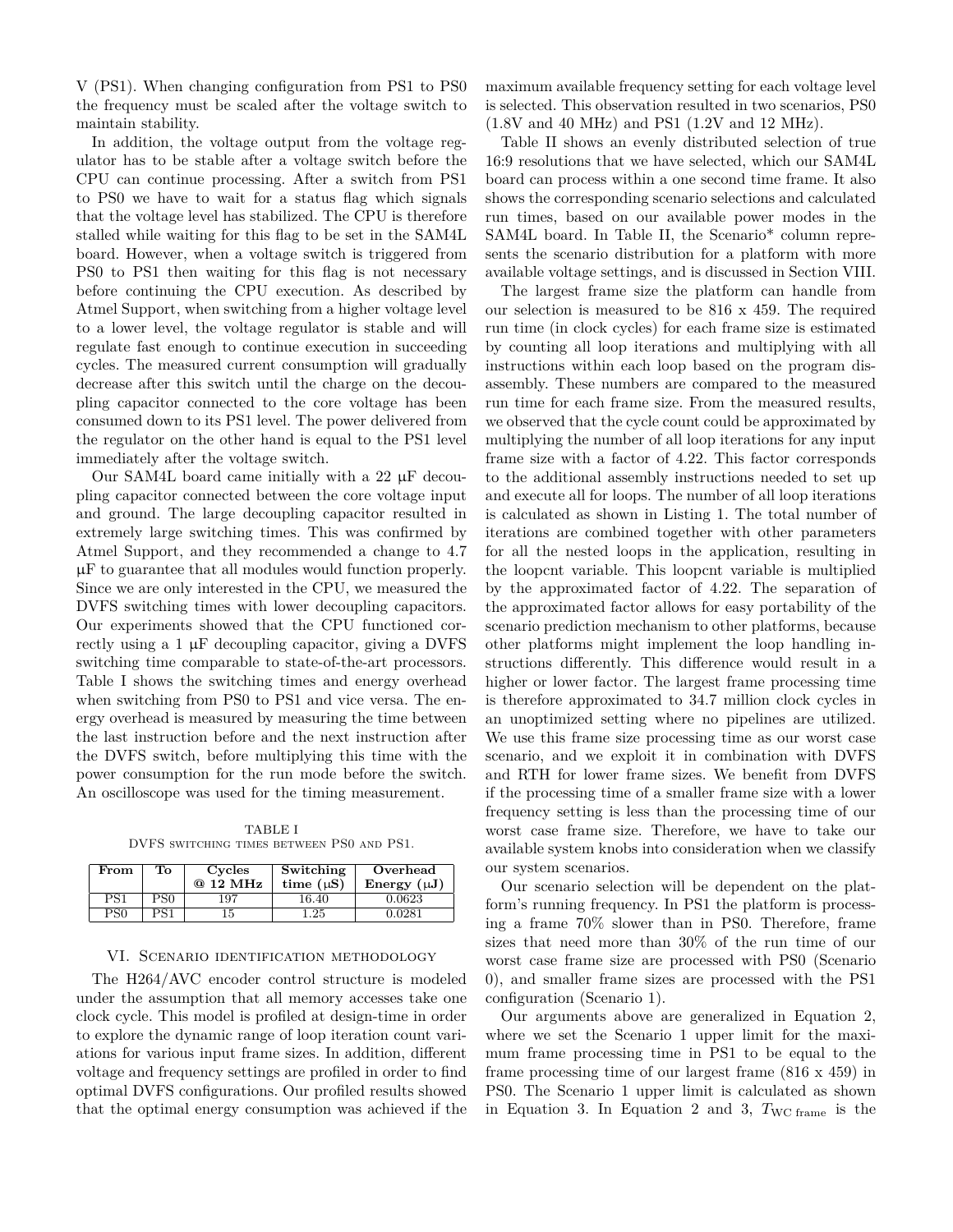| Input            | Run time         | Scenario | Scenario*      |
|------------------|------------------|----------|----------------|
| frame size       | (million cycles) |          |                |
| $816 \times 459$ | 34.70            | 0        |                |
| 752 x 423        | 29.54            | 0        | $\mathbf{0}$   |
| 688 x 387        | 24.79            | 0        | 1              |
| $624 \times 351$ | 20.46            | 0        | $\overline{2}$ |
| $560 \times 315$ | 16.54            | 0        | $\overline{2}$ |
| $496 \times 279$ | 13.04            | 0        | 3              |
| $432 \times 243$ | 9.96             |          | 4              |
| $368 \times 207$ | 7.29             |          |                |
| $288 \times 162$ | 4.54             |          | 5              |
| $224 \times 126$ | 2.80             |          | 5              |

TABLE II Scenario assignment based on run time

execution time in seconds of the worst case frame size.  $T_{\text{sc}_1}$  is the maximum allowed execution time for Scenario 1 in seconds,  $LC_{\rm sc_0}$  and  $LC_{\rm sc_1}$  are the total number of loop iterations for a specific frame in PS0 or PS1, respectively. *β* is the approximated scale factor used to get the total number of clock cycles, and  $f_{\rm sc_0}$  is the platform's main clock frequency when Scenario 0 is active. In other words, if the required frame processing time is above 30% of our worst case frame processing time, then the platform switches from Scenario 1 to 0.

$$
T_{\text{WC frame}} = T_{\text{sc}_1} = \frac{\beta \cdot LC_{\text{sc}_0}}{f_{\text{sc}_0}} = \frac{\beta \cdot LC_{\text{sc}_1}}{0.3 \cdot f_{\text{sc}_0}} \tag{2}
$$

 $LC_{\rm sc_1} = 0.3 \cdot LC_{\rm sc_0} = 0.3 \cdot 8,222,691 = 2,466,807$  (3)

#### VII. Prediction and switching mechanism

The input frame sizes of the H264/AVC encoder is used directly in the calculations to determine succeeding loop sizes and memory accesses. The input data variable dependency is modeled as part of our application monitoring unit (AMU) in the FSS framework [4]. This dependency is shown in Listing 1, where inline application dependent equations are pre-calculated (lines 2-7), before a global lookup-table is updated with the combined RTS parameter (line 10) as part of the overall AMU. This RTS parameter is then read by the AMU 1 function, which detects the next scenario (line 13). The application dependent calculations in lines 2-6 correspond to succeeding (nested) forand/or while-loops in the encoder control structure, which are combined together in line 7 to estimate the required frame processing time in terms of loop iterations.

The AMU 1 function is a light weight inline function which compares the global RTS lookup-table values with global scenario lookup table values in order to determine which scenario the platform will adopt to. This approach is a generalization that takes into account multiple scenario parameters and RTS parameters. The generalization with the use of lookup tables would simplify an extension to multiple independent RTS parameters and/or scenarios, while in our particular case it would have been enough to compare the RTS parameter with the threshold between Scenario 0 and 1 directly. The values in the global scenario lookup table is found from our identification step, from Equation 3. If the value of the global RTS lookup table is greater than the value in the global scenario lookup table, then the platform changes its configurations to PS0 if it is in PS1, and vice versa. The platform adaption manager (PAM) function is then called by the AMU and performs the platform re-configuration using the DVFS system knob as described in Section V.

```
1 // Functions for monitoring RTS parameters
 2 long loopcnt1 = ( size_y + img_pad_size + img_pad_size )
           * (2 + (3*( size_x + img_pad_size + img_pad_size )
         ));
 3 \mid \text{long loopcnt2} = ((size_x + 2 * img_pad_size) * 2) * (5)+ ((3*(max - 2 - 2)) + (3*(ypadded_size - max))+ 2) )) );
    long\ loopcnt3 = ((je2 + 2)/2) * (2 + (((ie2 - 2)/2) +2) );
 5 long loopcnt4 = (ie2 + 2) * ((( je2 - 2) /2) + 2) ;
6 long loopcnt5 = ( size_y /4) * (1 + (6*( size_x /4) ));
    7 long loopcnt = loopcnt1 + loopcnt2 + loopcnt3 +
          loopcnt4 + loopcnt5 ;
 8
    9 // Update combined RTS parameter
    (g_{rts\_data}) [0] = loopcnt;
11
    12 // Scenario detection / prediction
    AMU_1 (& g_scenario);
```
Listing 1. Functions combining data-dependent RTS parameters

#### VIII. Experimental results

In our experiments we simulate a realistic video sequence of 500 seconds, assuming it can be processed with 25 ARM Cortex M4 cores in parallel in order to meet the timing requirements for a frame rate of 25 frames per second (fps). The parallel cores are assumed able to process each frame individually with negligible synchronization overhead. This solution requires buffering and software pipelining of the frames to maintain forward frame dependency requirements. Other researchers have suggested similar approaches where their focus targets the parallelization of the H264/AVC encoder [8], [9].

Our scenario implementation is independent of this parallelization, and can be used on a faster processor for a single-core solution. After each frame is processed, we force the core into a low power retention mode, where the measured energy consumption is negligible. Before entering retention mode, a configurable timer is set to wake up the system just before the next frame arrives.

Our video sequence is measured using all three IPERF network measurements in Figure 2. To process a frame, we specify a threshold requirement for the available bandwidth to be equal to at least five times the required bandwidth for a frame rate of 25 fps with a particular frame size. This threshold allows other activity to continue on the network, and avoids using up all the available bandwidth. The limited number of available voltage levels in the SAM4L board would otherwise force the system to use the most power consuming voltage setting for lower thresholds instead of exploiting the dynamism in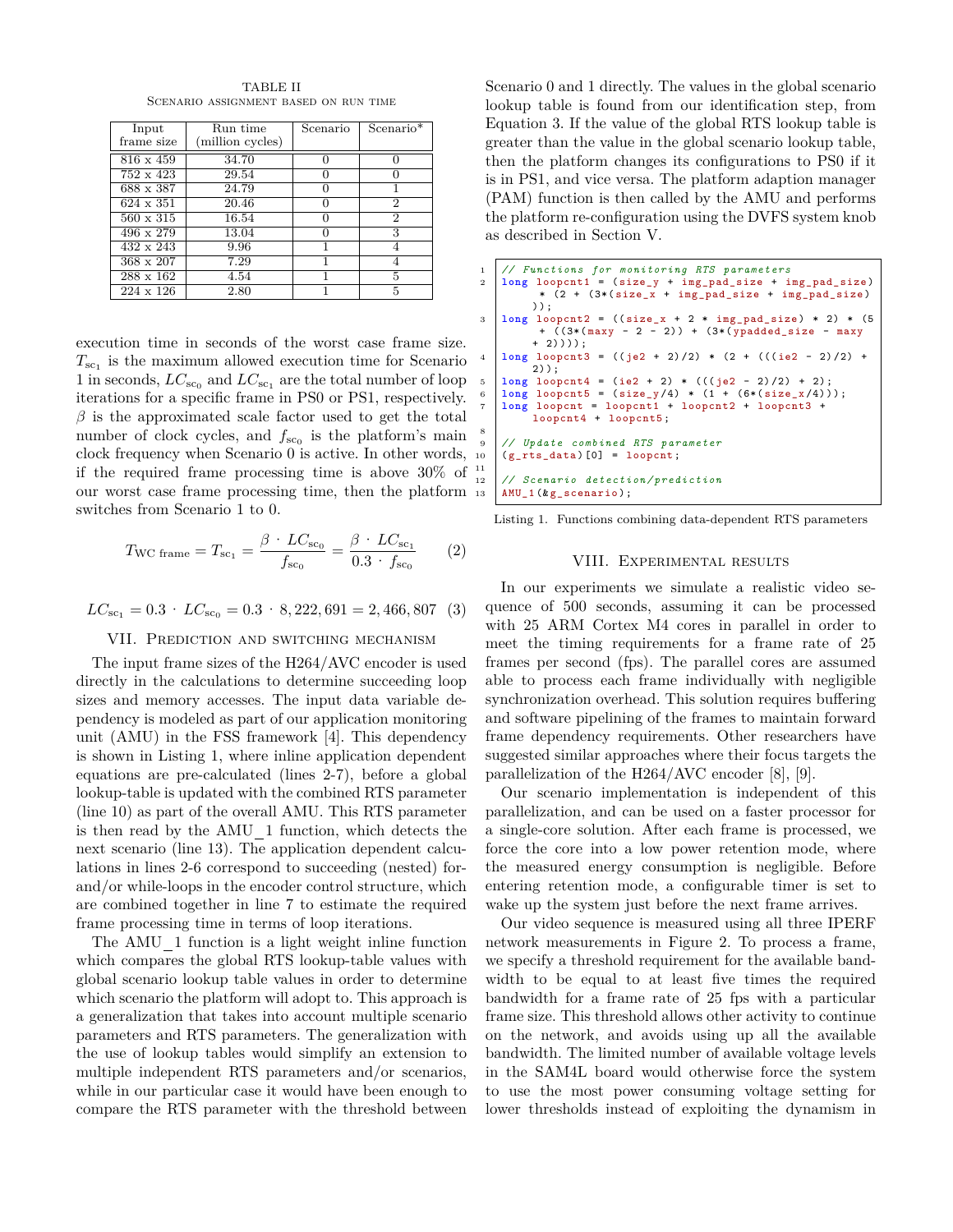the available bandwidth. Our simulated 500 seconds video sequence is created by combining different frame sizes from Table II in a sequence that fits with the available bandwidth of the measured networks in Figure 2, and our threshold requirements.

The application code is compiled and measured in a conventional way with compiler optimization parameter O3. When we optimize the application code with the O3 configuration, we assume it is a good enough optimization for the exploitation step in the system scenario design methodology presented by Gheorghita et. al. [3]. The energy consumption is measured in real time using our experimental setup, with and without the scenario mechanism. The overhead energy consumption of our scenario mechanism is measured by forcing the scenario mechanism to select PS0 each time a scenario switch takes place. This approach would not reduce the energy, but would trigger the scenario mechanisms in our AMU and PAM modules. The results are then compared to the energy consumption without using the scenario mechanism.



Fig. 3. Energy consumption relative to no system scenarios.

Figure 3 shows the energy reductions relative to the energy consumed by a no scenario implementation utilizing a race to halt (RTH) setup in each of the measured networks of Figure 2. A retention mode is used when the system is halted, which consumes less than  $4.4 \mu W$ . The average energy overhead of our scenario mechanism is measured to be 8.5% for the 500 second sequence. These measurements are taken using an extreme conservative approach, however, where the scenario mechanism is triggered between each frame even if the scenario for the next frame is the same as the previous one. We perform this conservative triggering approach in all our measurements. In reality, it is not necessary to trigger the scenario mechanisms if the next predicted scenario remains the same. The total amount of actual scenario switches are therefore significantly lower than per processed frame. In fact, our system scenario mechanism only switches from PS0 to PS1 two times, and from PS1 to PS0 one time during the 500 second sequence for the LTE network. The rest of the time, our conservative triggering approach forces each frame to trigger a DVFS switch to the same DVFS setting. If this is avoided, for example by a simple if-sentence that only triggers the switching mechanism if the next DVFS setting is different than the existing setting, the energy overhead of the scenario mechanism will be negligible for the network examples shown here.

In the best case situation, all frame sizes are suitable for the PS1 configurations. We obtain in this situation up to 44% energy reduction as compared to a RTH solution without the use of the scenario mechanism. These results include the average scenario mechanism overhead of 8.5% energy increase for the 500 second sequence with our conservative triggering approach. When the available bandwidth is higher than our threshold for our largest frame size, then the scenario mechanism is not needed. It simulates our worst case situation, where the system is running constantly in the PS0 platform configuration. In this situation the energy consumption does not increase more than the measured scenario overhead. Our results meets Hillestad's [6] requirement for perceptual video quality, as mentioned in Section I, while maintaining the frame rate.

Our SAM4L board configuration capability is limited to two voltage states. If more voltage states were available, which is the case for modern Intel processors for example, the energy consumption is expected to decrease further since each frame size could correspond to a separate DVFS setting. To demonstrate the added gain of more DVFS settings, we have extrapolated our available DVFS settings with six evenly spaced voltage and frequency levels ranging from 1.05 V to 1.8 V and from 6 MHz to 40 MHz, respectively. The corresponding scenario assignment for the different frame sizes are shown in the scenario\* column in Table II. We simulated our video sequence by manually applying the new scenario selection based on our bandwidth measurements shown in Figure 2, and calculating the dynamic energy. A lower threshold value, equal to four times the required bandwidth, is selected to utilize better our extrapolated DVFS settings. The increased number of DVFS settings allowed the system to use a lower threshold for the bandwidth requirement to process a particular frame. Our simulated result based on extrapolated DVFS settings is shown in Figure 4 for the LTE network. From this figure, we observe that the the system switches to a higher frequency five times, and it scales down three times. Our existing solution with two DVFS settings would switch back and fourth between two settings 6 times in total. Taking Equation 1 and the energy overhead we measured from Table I into consideration, our extrapolated results indicates that the dynamic energy is now reduced 59% compared to not having scenarios.

#### IX. CONCLUSION

Our framework for the systems scenario based designs (FSS) is combined with race to halt (RTH) and dynamic voltage and frequency scaling (DVFS) in order to achieve significant energy reductions for an H264/AVC encoder control structure. We measure our results on a modified SAM4L board from Atmel, which enables online DVFS